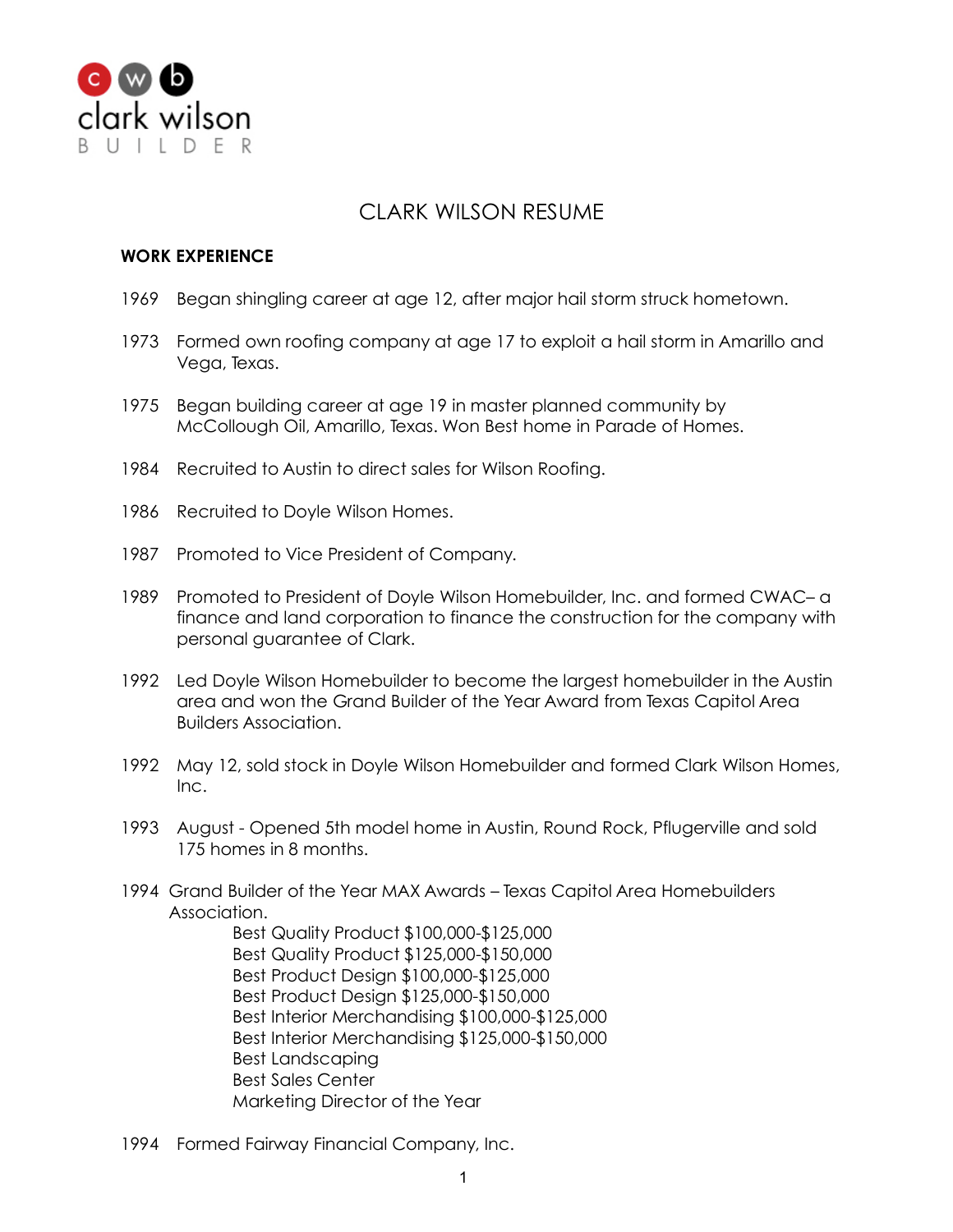- 1994 Sold Clark Wilson Homes to JM Peters Company/Capital Pacific Holdings (Publicly traded on AMEX) for 14 million dollars. Remained President of Clark Wilson Homes.
- 1995 MAX Awards Texas Capitol Area Builders Association Best Sales Center Best Signage Program Marketing Director of the Year
- 1996 MAX Awards Texas Capitol Area Builders Association Best Magazine Ad Best Newspaper Ad Black & White
- 1997 MAX Awards Texas Capitol Area Builders Association Best Signage Program Sales Manager of the Year Superintendent of the Year
- 1997 Clean Builder of the Year presented by Keep Austin Beautiful
- 1997 Wildflower Community Awarded State Partnership from Texas Department of Housing and Community Affairs
- 1997 Completed earn out from Capital Pacific Holdings, Inc. on time.
- 1998 MAX Awards Texas Capitol Area Builders Association Best Product Design \$60,000-\$80,000 Best TV Commercial Best Radio Commercial Best Website
- 1999 MAX Awards Texas Capitol Area Builders Association Best Overall Community – Bradfield Village – Neo Traditional Best Radio Ad Best TV Ad Best B/W Magazine Ad Best Color Magazine Ad Best Overall Ad Campaign
- 1999 Computerworld's Smithsonian Nominee for Business & Related Services Category: Palm Pilot & Punch List construction field management
- 2001 Spokesman for Austin Energy's Green Builder Ad Campaign
- 2002 Retired from Capital Pacific Homes
- 2002 Formed Athena Equity Private Equity Fund that provided Joint Venture Equity for master planned communities. Funded over 20,000 lots in Central Texas.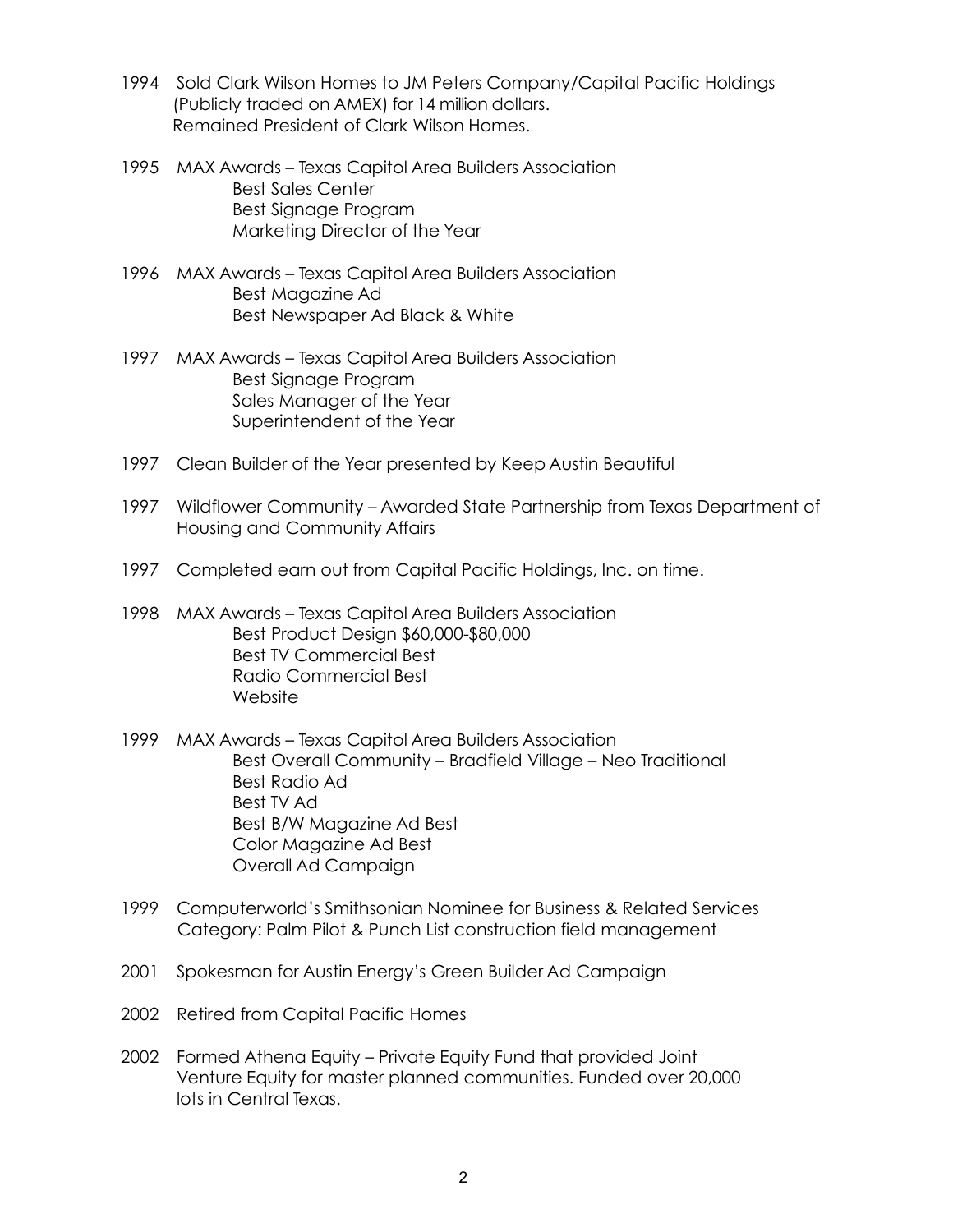- Formed Wilson Holdings, Inc. through merger with Public Company. Wilson Holdings, Inc. is a holding company that operates Wilson Family Communities with over 4000 lots.
- Completed secondary offering of 5,000,000 shares of equity on the American Stock Exchange. Acquired Green Builders, Inc. on June 19, 2007 and began building environmentally sensitive housing for the masses.
- Speaker at Greenprints Conference in Atlanta
- Residential Energy Efficiency Committee Member, nominated by the State of Texas Energy Conservation Office, Texas Comptroller of Public Accounts
- Canaccord Adams Green Building Conference panelist
- ACEA Symposium Green Design panelist
- Participated on a panel at the Texas Solar Forum in the State Capital Auditorium
- Testified at a Texas Senate hearing about solar energy's potential impact
- Green Builders, Inc. was selected as the 2008 Single Family Affordable Home of the Year award winner as part of the NAHB National Green Building Awards Competition.
- Speaker at the EcoBuild Conference in California
- Presented at the Sunbelt Builders Show in Grapevine, Texas
- Named "Green Building Advocate of the Year" at the Star Awards hosted by the Texas Association of Builders
- Panelist at the USGBC GreenBuild Conference and Expo in Boston
- Named Austin Business Journal's "Going Green" winner in Residential Building
- Formed Clark Wilson Builder, Inc. in Austin, Texas
- Finalist MAX Awards for Best Product Design, \$250,000-\$300,000
- Began building Town Home communities for investment properties
- Completed land development and construction of 156 town homes in Double Eagle and Woods at Great Oaks
- Completed construction of 24 single family homes in Heritage Glen
- Secured entitlements for 1550 new homes in "Anthem" a 422-acre master planned Community in Hays County, Texas